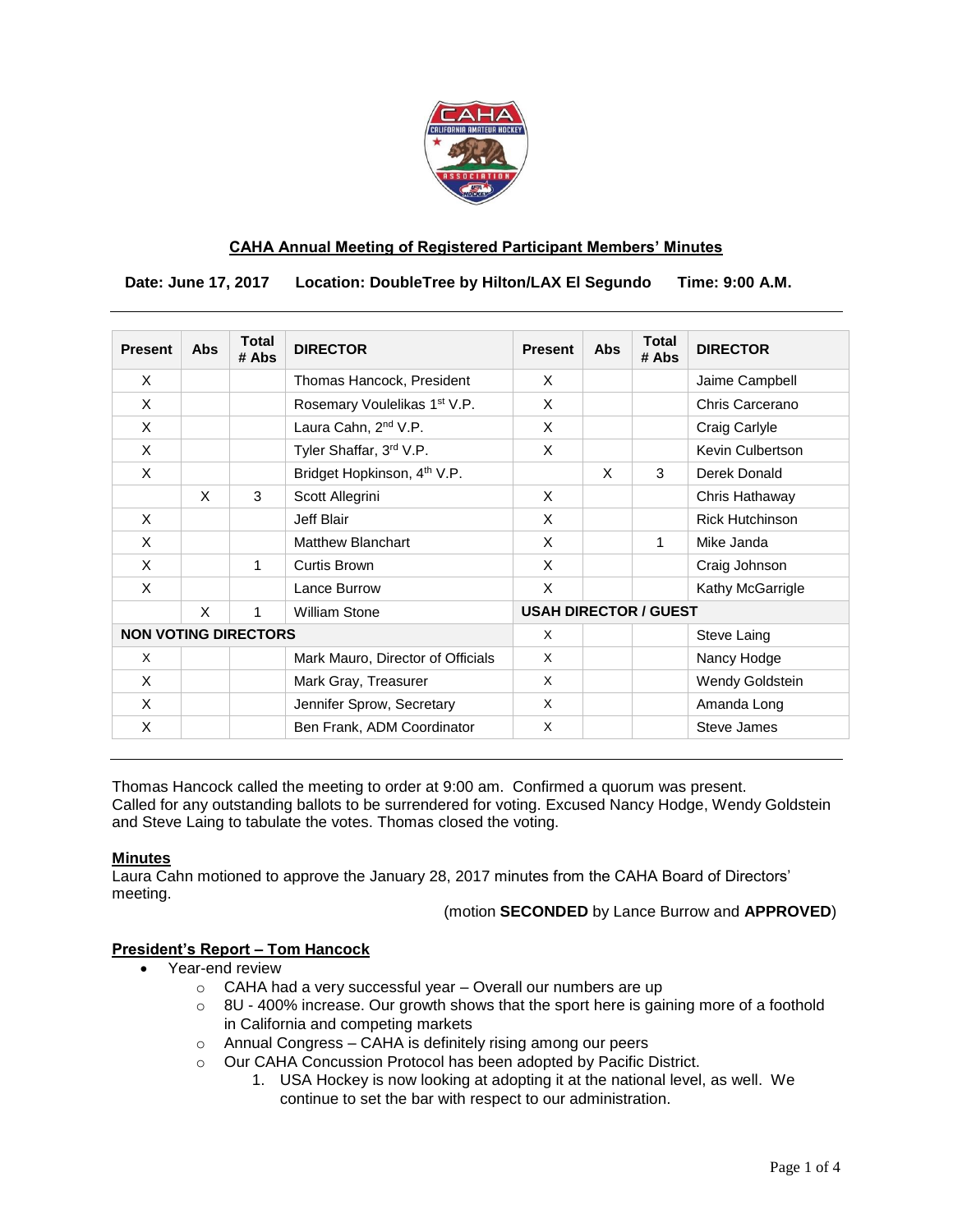# **Financial Report – Mark Gray**

- Reports distributed
	- o Statement of Financial Position as of April 30, 2017
	- o Budget vs. Actuals Fiscal Year 2017
	- o Statement of Activity January April, 2017
	- o Transaction Report

All reviewed as submitted.

Mark Gray and Tom Hancock are working to clean up the coding for expenses and input into QuickBooks.

#### **Dispute and Resolutions & Penalty Review – Rosemary Voulelikas**

Rosemary Voulelikas thanked the committee for their support and commitment.

- Bridget Hopkinson
- Nancy Hodge
- Rick Hutchinson
- Jennifer Sprow
- Chris Carcerano
- Ben Frank
- Helen Alex

58 hearings this year consisting of; 30 youth players, 4 coaches, 12 adult, 6 screening issues, 4 spectator ejections and 2 administration.

Reports by organization are submitted/uploaded differently. Based on those reports uploaded to USA Hockey, match penalties issued were as follows:

- 22 Adult
- $\bullet$  2 Girls
- 19 High School
- 16 Tier I and II
- $\bullet$  9 A/B

There have been 11, 601.f.1 Abuse of Official penalties; only 3 were affirmed, which is concerning.

#### **Select Camp – Rosemary Voulelikas**

Rosemary Voulelikas reported Select Camp went well. Had two leads (one for the north, one for the south) did a good job getting the evaluators and the right kids advanced. NORCAL and SCAHA need to address their out of district players. Out of district players cannot attend the league camp and not attend the state camp.

## **Youth Council – Laura Cahn**

Laura Cahn reported that 2016-2017 was good. Every year there are challenges, however we have very experienced staff at the Tier levels. CAHA weekends were great and easy with the format used last year. Commissioners and play off staff did a great job.

## **Adult Committee – Tyler Shaffar**

Tyler Shaffar reported 73 Adult teams participated in the Adult Tournament at rinks in San Jose, Fremont and Oakland. The divisions are getting more competitive.

- 14 Women's Teams / 2 different divisions
- $\bullet$  13 SoCal Teams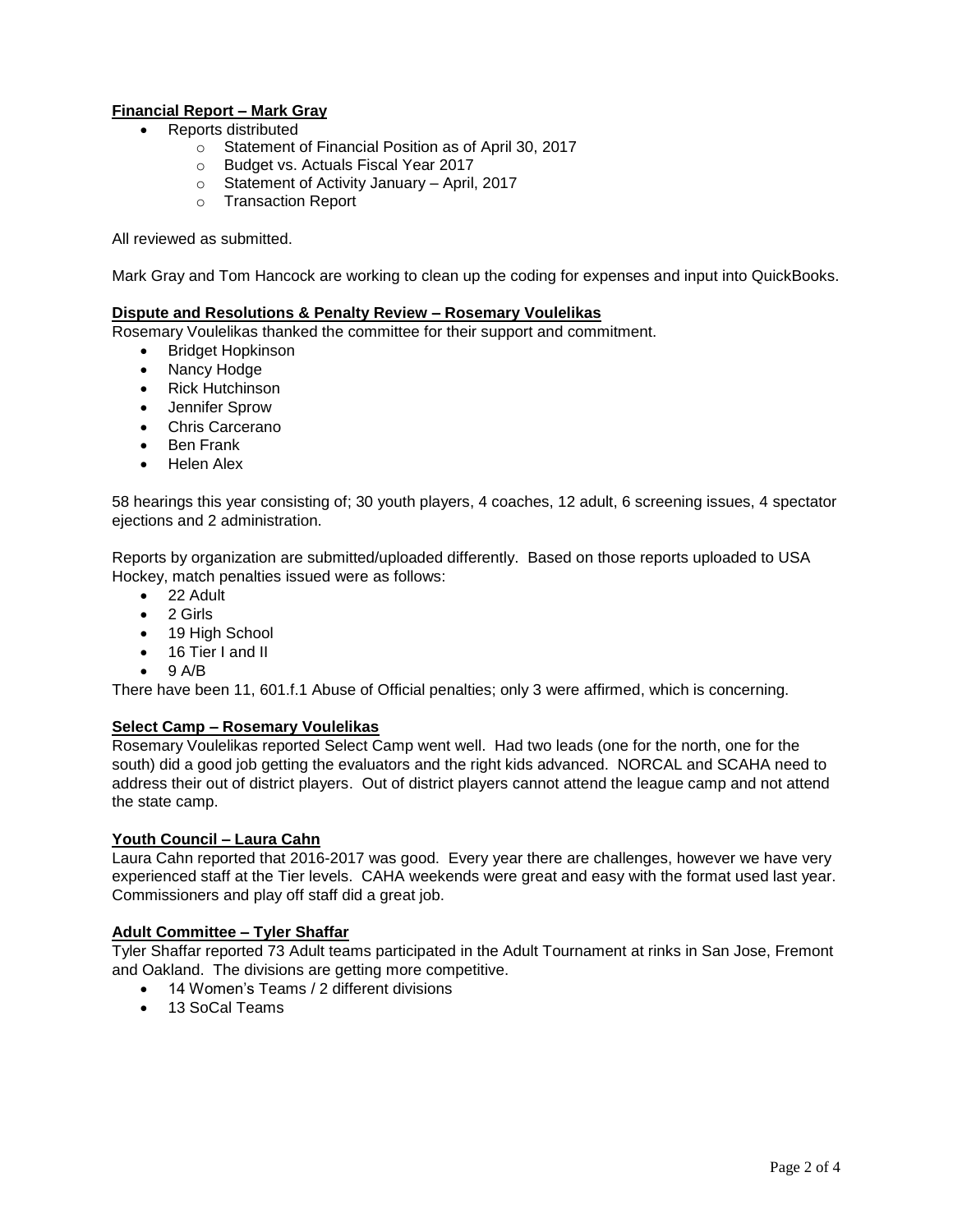# **Girl's/Women's Committee – Bridget Hopkinson**

Bridget Hopkinson reported the following teams represented California at the USA Hockey Nationals

- 14AAA Lady Ducks
- 16AAA Lady Ducks
- 19AAA California Wave Girls
- 19AA San Jose Shark Girls
	- o Won the National Championship

Girls Select Camp went well. Fourteen of the girls are advancing to the National Camp out of the District Camp.

Lady Duck, Dominique Petrie, played on the Gold Medal 18 Team.

Lady Duck, Annie Pankowski, was named to the US National Team.

Lady Duck, Cayla Barnes (Capitan of the Gold Medal 18 Team) was named USA Hockey Girls Player of the Year, at the annual congress.

## **Member Services – Jaime Campbell**

Jaime Campbell reported

- The transition to Rocky Mountain Registry is complete.
- The process has been tested numerous times; it works, and is easy to use.
- The site will go live on 7/1/17.
- The Member Services Webpage has been updated, and instructions/information will be posted when the site goes live; an email to the league presidents and affiliates with the instructions will also go out.
- All members are encouraged to pay online through RMR; however, if an association needs to pay by check, the instructions are on the check-out page. Payments by check will be accepted until the deadline of 9/30/17.
- We are starting the season with 90 paying association members; excludes sled and special hockey.

#### **Screening**

- We currently have 4,749 volunteers who have completed screenings:
	- o 4,672 eligible
	- $\circ$  28 are ineligible
	- o 4 inactive
	- o 41 are currently in process
- No issues in screenings so far for current season.
- Did have some glitches when the software between USAH rostering program and Verified Volunteers did not pick up some coaches and import them, and they had to be manually updated. Hopefully that is resolved.
- 2 more programs (net) over prior year this does not include all the HS teams, who are registered through their various leagues.
- 5 year growth: 19 new members since 2012.
- Collecting \$10k more per year than we were five years ago.
- No new members have inquired/applied for membership at this time.

# **Director of Referee's – Mark Mauro**

Mark distributed the 2016-2017 Playoff Officiating Recap

- **Summary**
- 126 Games
- 47 Officials
	- o LAHOA 13
	- o SDHRA 12
	- o IHONC 22